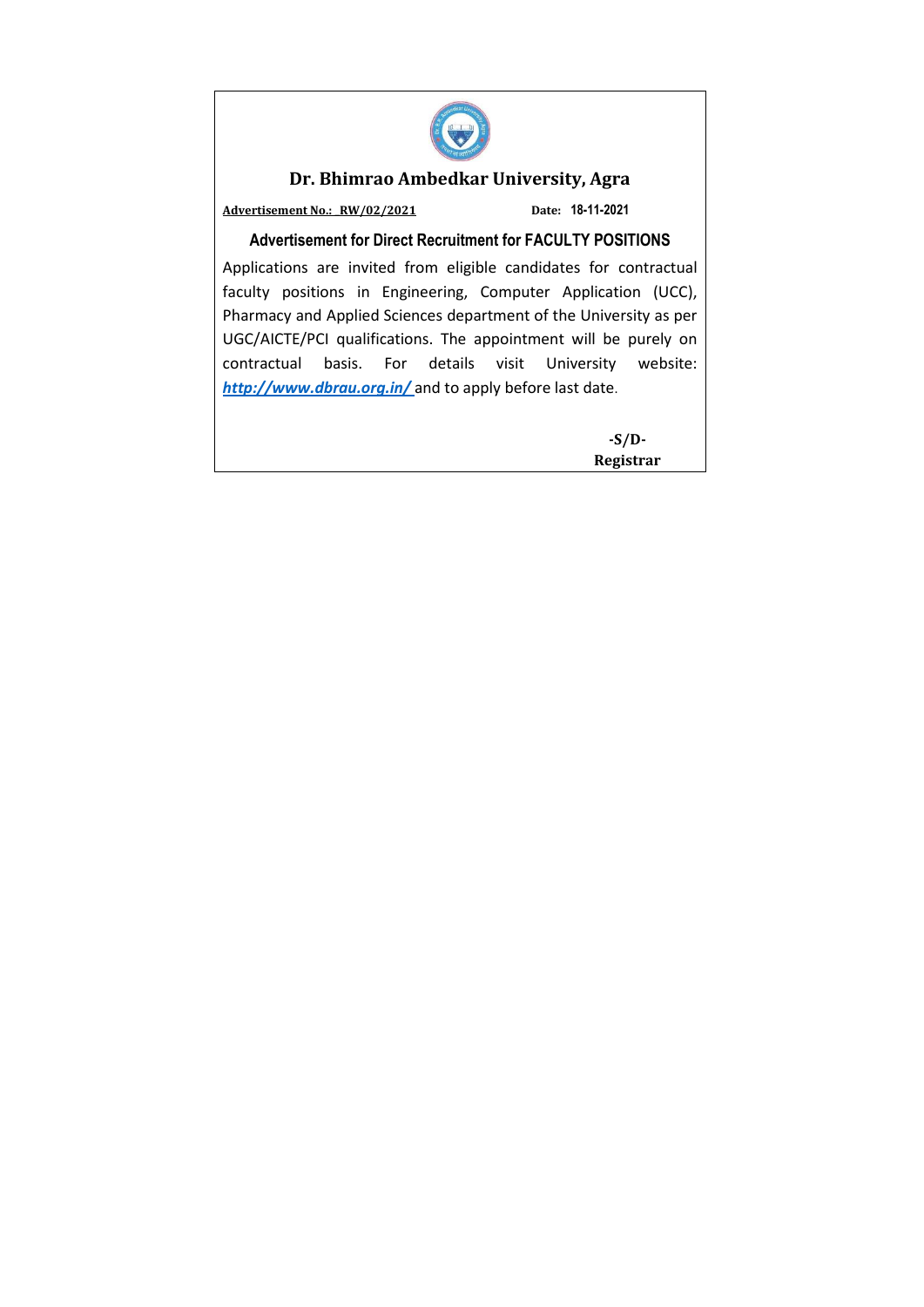

## Dr. Bhimrao Ambedkar University, Agra

(Formerly - Agra University, Agra)

**Advertisement No.: RW/02/2021 Date: 18-11-2021**

# **Selection for Contractual Faculty**

Various departments of Dr. Bhimrao Ambedkar University, Agra is looking for dedicated and qualified candidates as Contractual Faculty in self-finance departments.

The contractual faculty will be engaged on full time basis under the government order number 226/सत्तर-2-2020-18(31)/2018 dated march 13, 2020, Governor Secretariat letter No. ई-3019/31-जी0एस0/2020 dated May 18, 2021 and Governor Secretariat letter No. ई-5862/जी0एस0 dated September 03, 2021. The engagement will be on purely contractual basis. No claim for regular appointment shall be entertained by the University at any stage. Reservation shall be applicable as per U.P. State Govt. rules and honorarium will be paid as per university rules. The selection process as per Governor Secretariat letter No. ई-3019/31-जी0एस0/2020 dated May 18, 2021.

Applications are invited from eligible candidates as per UGC, AICTE and PCI norms for the selection of contractual faculty positions (Professor/Associate Professor/Assistant Professor) in various program of the University as given below.

| S. No.           | Faculty                    | Department/Subject                      | Vacancy |            |           |           |            |       |                              |
|------------------|----------------------------|-----------------------------------------|---------|------------|-----------|-----------|------------|-------|------------------------------|
|                  |                            |                                         | UR      | <b>OBC</b> | <b>SC</b> | <b>ST</b> | <b>EWS</b> | Total | <b>HORIZO</b><br><b>NTAL</b> |
| <b>Professor</b> |                            |                                         |         |            |           |           |            |       |                              |
|                  | अभियात्रिकी संकाय          | इलेक्ट्रॉनिक्स और संचार                 |         |            | 1         |           |            |       |                              |
|                  | <b>Engineering Faculty</b> | Electronics & Communication Engineering |         |            |           |           |            |       |                              |
| 2                | अभियांत्रिकी संकाय         | यांत्रिकी अभियांत्रिकी                  |         |            |           |           |            |       |                              |
|                  | <b>Engineering Faculty</b> | <b>Mechanical Engineering</b>           |         |            |           |           |            |       |                              |
|                  | अभियात्रिकी संकाय          | विद्युत अभियांत्रिकी                    |         |            |           |           |            |       |                              |
| 3                | <b>Engineering Faculty</b> | <b>Electrical Engineering</b>           | 1       |            |           |           |            |       |                              |
| 4                | अभियात्रिकी संकाय          | सिविल अभियांत्रिकी                      |         | 1          |           |           |            | 1     |                              |
|                  | <b>Engineering Faculty</b> | Civil Engineering                       |         |            |           |           |            |       |                              |
|                  | अभियात्रिकी संकाय          | संगणक विज्ञान एवं अभियांत्रिकी          | 1       |            |           |           |            |       |                              |
|                  | <b>Engineering Faculty</b> | Computer Science & Engineering          |         |            |           |           |            |       |                              |

### **Professor under self-financed programme (On Contract)**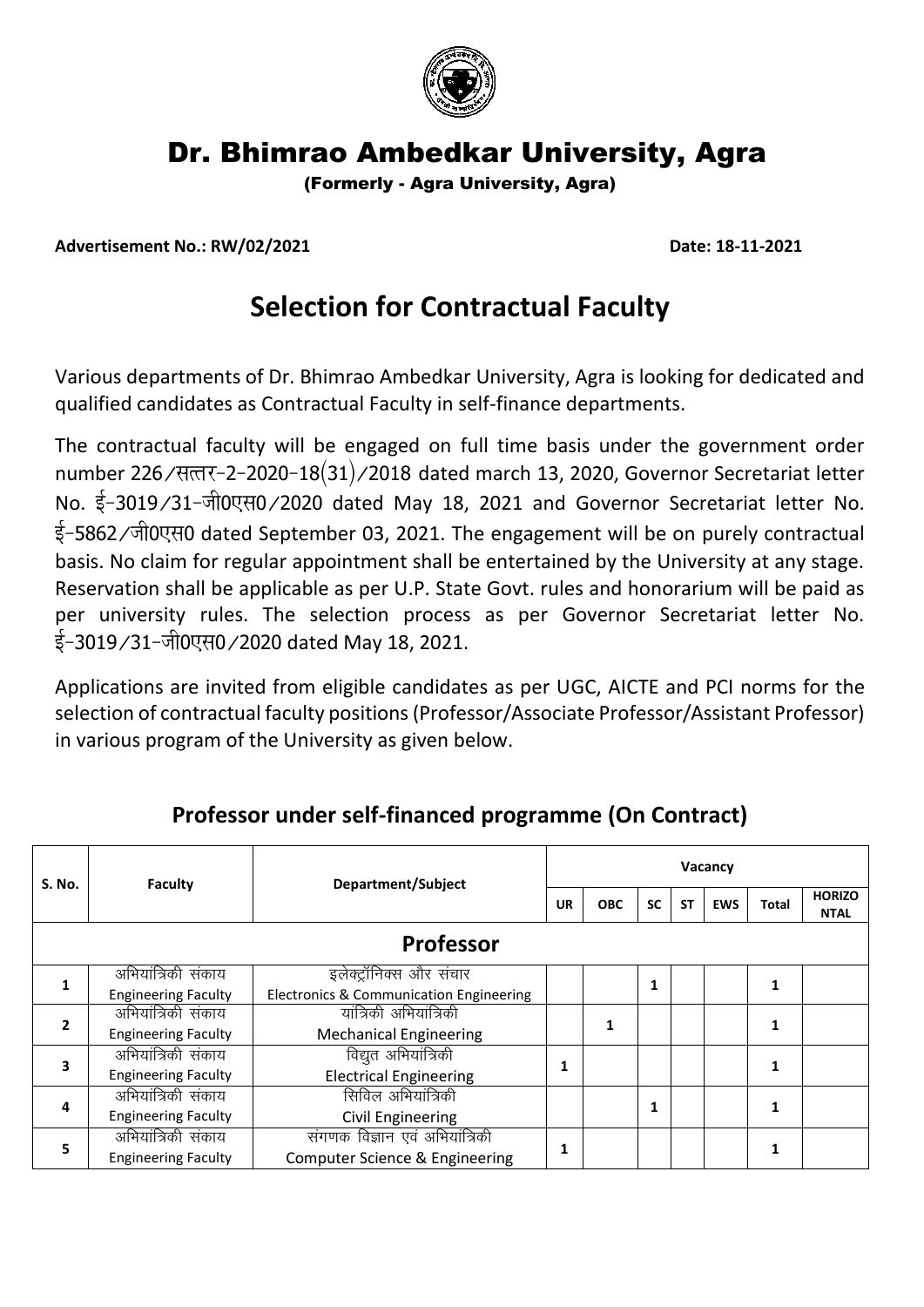|                         |                                                  | <b>Associate Professor</b>                            |                |                |                |           |              |                         |                                  |  |
|-------------------------|--------------------------------------------------|-------------------------------------------------------|----------------|----------------|----------------|-----------|--------------|-------------------------|----------------------------------|--|
| S. No.                  | <b>Faculty</b>                                   | Department/Subject                                    | Vacancy        |                |                |           |              |                         |                                  |  |
|                         |                                                  |                                                       | <b>UR</b>      | <b>OBC</b>     | <b>SC</b>      | <b>ST</b> | <b>EWS</b>   | <b>Total</b>            | <b>HORIZO</b><br><b>NTAL</b>     |  |
|                         | अभियांत्रिकी संकाय                               | इलेक्ट्रॉनिक्स और संचार                               |                |                |                |           |              |                         |                                  |  |
| $\mathbf{1}$            | <b>Engineering Faculty</b>                       | <b>Electronics &amp; Communication</b>                |                |                | $\mathbf{1}$   |           |              | 1                       |                                  |  |
|                         |                                                  | Engineering                                           |                |                |                |           |              |                         |                                  |  |
| $\overline{2}$          | विज्ञान संकाय                                    | फार्मास्यूटिक्स विभाग                                 | $\mathbf{1}$   |                |                |           |              | 1                       |                                  |  |
|                         | <b>Science Faculty</b>                           | Pharmaceutics                                         |                |                |                |           |              |                         |                                  |  |
|                         | विज्ञान संकाय                                    | फार्मास्यिटिक्स कैमिस्ट्री विभाग                      |                |                |                |           |              |                         |                                  |  |
| 3                       | <b>Science Faculty</b>                           | <b>Pharmaceutics Chemistry</b>                        |                | 1              |                |           |              | $\mathbf{1}$            |                                  |  |
| 4                       | विज्ञान संकाय                                    | फार्माकोलॉजी विभाग                                    | $\mathbf{1}$   |                |                |           |              |                         |                                  |  |
|                         | <b>Science Faculty</b>                           | Pharmacology                                          |                |                |                |           |              | 1                       |                                  |  |
| 5                       | विज्ञान संकाय                                    | फार्माकोग्नोसी विभाग                                  |                |                |                |           |              |                         |                                  |  |
|                         | <b>Science Faculty</b>                           | Pharmacognosy                                         |                |                | $\mathbf{1}$   |           |              | $\mathbf{1}$            |                                  |  |
|                         | अभियांत्रिकी संकाय                               | यांत्रिकी अभियांत्रिकी                                |                |                |                |           |              |                         |                                  |  |
| 6                       | <b>Engineering Faculty</b>                       | <b>Mechanical Engineering</b>                         | $\mathbf{1}$   |                |                |           |              | 1                       |                                  |  |
|                         | अभियांत्रिकी संकाय                               | विद्युत अभियांत्रिकी                                  |                |                |                |           |              |                         |                                  |  |
| 7                       |                                                  |                                                       |                | 1              |                |           |              | 1                       |                                  |  |
|                         | <b>Engineering Faculty</b>                       | <b>Electrical Engineering</b>                         |                |                |                |           |              |                         |                                  |  |
| 8                       | अभियांत्रिकी संकाय                               | सिविल अभियांत्रिकी                                    | 1              |                |                |           |              | 1                       |                                  |  |
|                         | <b>Engineering Faculty</b>                       | Civil Engineering                                     |                |                |                |           |              |                         |                                  |  |
| 9                       | अभियांत्रिकी संकाय                               | संगणक विज्ञान एवं अभियात्रिकी                         |                | 1              |                |           |              | 1                       |                                  |  |
|                         | <b>Engineering Faculty</b>                       | Computer Science & Engineering                        |                |                |                |           |              |                         |                                  |  |
|                         |                                                  | <b>Assistant Professor</b>                            |                |                |                |           |              |                         |                                  |  |
|                         |                                                  |                                                       | Vacancy        |                |                |           |              |                         |                                  |  |
| <b>S. No.</b>           |                                                  |                                                       |                |                |                |           |              |                         |                                  |  |
|                         | <b>Faculty</b>                                   | Department/Subject                                    | <b>UR</b>      | <b>OBC</b>     | <b>SC</b>      | <b>ST</b> | <b>EWS</b>   | <b>Total</b>            | <b>HORIZO</b><br><b>NTAL</b>     |  |
|                         | अभियांत्रिकी संकाय                               | अंग्रेजी (व्यावहारिक विज्ञान एवं मानविकी)             |                |                |                |           |              |                         |                                  |  |
| 1                       | <b>Engineering Faculty</b>                       | English(Applied Science & Humanities)                 | 1              |                |                |           |              | 1                       |                                  |  |
| $\overline{2}$          | अभियात्रिकी संकाय                                | इलेक्ट्रॉनिक्स और संचार                               | $\overline{2}$ |                |                |           |              | $\mathbf{2}$            |                                  |  |
|                         | <b>Engineering Faculty</b>                       | Electronics & Communication Engineering               |                |                |                |           |              |                         |                                  |  |
|                         | अभियात्रिकी संकाय                                | प्रबन्धन (व्यावहारिक विज्ञान एवं मानविकी)             |                |                |                |           |              |                         |                                  |  |
| $\overline{\mathbf{3}}$ | <b>Engineering Faculty</b>                       | Management (Applied Science &                         |                |                | 1              |           |              | $\mathbf{1}$            |                                  |  |
|                         | विज्ञान संकाय                                    | Humanities)<br>फार्मास्यिटिकल कैमिस्टी विभाग          |                |                |                |           |              |                         | <b>RPWD</b>                      |  |
| 4                       | <b>Science Faculty</b>                           | <b>Pharmaceutical Chemistry</b>                       |                | 1              | 1              |           | $\mathbf{1}$ | $\overline{\mathbf{3}}$ | 1                                |  |
|                         | विज्ञान संकाय                                    | फार्माकोलॉजी विभाग                                    |                |                |                |           |              |                         |                                  |  |
| 5                       | <b>Science Faculty</b>                           | Pharmacology                                          | $\mathbf{1}$   |                | 1              |           |              | $\overline{2}$          |                                  |  |
|                         | विज्ञान संकाय                                    | फार्मेसी प्रैक्टिस                                    |                |                |                |           |              |                         |                                  |  |
| 6                       | <b>Science Faculty</b>                           | <b>Pharmacy Practice</b>                              | 1              | $\mathbf{1}$   |                |           |              | $\overline{2}$          |                                  |  |
| $\overline{\mathbf{z}}$ | अभियात्रिकी संकाय                                | यांत्रिकी अभियांत्रिकी                                | $\mathbf{1}$   | $\mathbf{1}$   |                |           |              |                         |                                  |  |
|                         | <b>Engineering Faculty</b>                       | <b>Mechanical Engineering</b>                         |                |                |                |           |              | $\overline{2}$          |                                  |  |
| 8                       | अभियात्रिकी संकाय                                | रसायन (व्यावहारिक विज्ञान एवं मानविकी)                |                |                |                |           | $\mathbf{1}$ | $\mathbf 1$             |                                  |  |
|                         | <b>Engineering Faculty</b>                       | Chemistry (Applied Science & Humanities)              |                |                |                |           |              |                         |                                  |  |
| 9                       | अभियात्रिकी संकाय<br><b>Engineering Faculty</b>  | विद्युत अभियांत्रिकी<br><b>Electrical Engineering</b> | $\overline{2}$ |                | $\overline{2}$ | 1         |              | 5                       | Ex-<br><b>Service</b><br>$Man-1$ |  |
|                         | अभियात्रिकी संकाय                                | सिविल अभियांत्रिकी                                    |                |                |                |           |              |                         |                                  |  |
| 10                      | <b>Engineering Faculty</b>                       | <b>Civil Engineering</b>                              | $\overline{2}$ | $\overline{2}$ | $\mathbf{1}$   |           |              | 5                       |                                  |  |
|                         | अभियांत्रिकी संकाय                               | संगणक विज्ञान एवं अभियांत्रिकी                        |                |                |                |           |              |                         |                                  |  |
| 11                      | <b>Engineering Faculty</b>                       | Computer Science & Engineering                        | $\mathbf{1}$   | 1              | $\mathbf{2}$   |           | 1            | 5                       | <b>PH-1</b>                      |  |
| 12                      | अभियांत्रिकी संकाय<br><b>Engineering Faculty</b> | संगणक एप्लिकेषन<br>Computer Application(UCC)          | 1              | 1              |                |           |              | $\overline{2}$          |                                  |  |